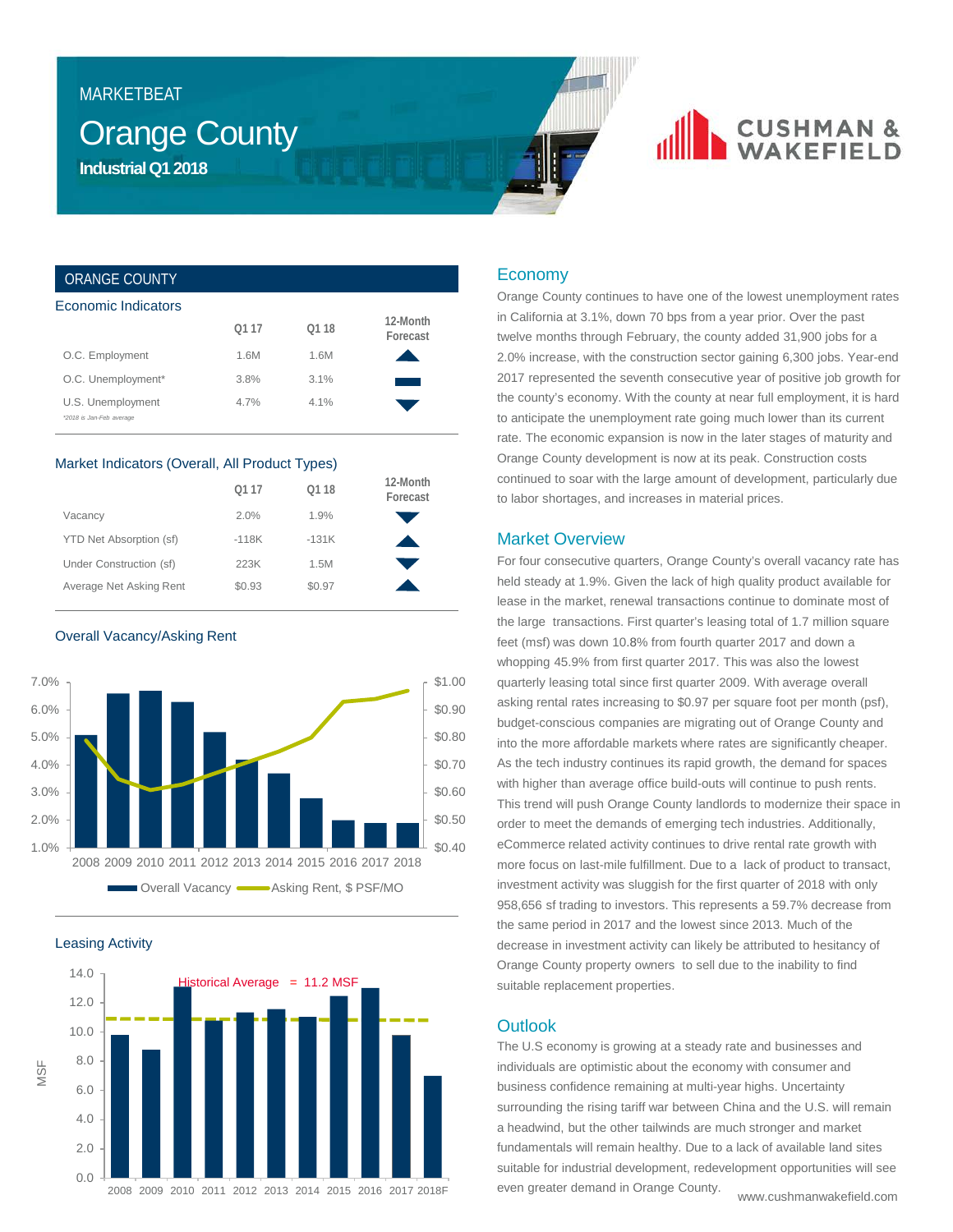#### MARKETBEAT

### Orange County

**Industrial Q1 2018**

# CUSHMAN &

| <b>SUBMARKET</b>              | <b>TOTAL</b><br><b>BLDGS</b> | <b>INVENTORY</b><br>(SF) | **YTD<br><b>LEASING</b><br><b>ACTIVITY</b><br>(SF) | <b>YTD USER</b><br><b>SALES</b><br><b>ACTIVITY</b><br>(SF) | OVERALL<br>VACANCY<br><b>RATE</b><br>$(\%)$ | YTD NET OVERALL<br><b>ABSORPTION</b><br>(SF) | <b>UNDER</b><br><b>CNSTR</b><br>(SF) | <b>YTD</b><br><b>CONSTRUCTION</b><br><b>COMPLETIONS</b><br>(SF) | AVG.<br>(MF) | OVERALL OVERALL<br>WEIGHTED WEIGHTED WEIGHTED<br>AVG.<br>NET RENT NET RENT NET RENT<br>(OS) | OVERALL<br>AVG.<br>(W/D) |
|-------------------------------|------------------------------|--------------------------|----------------------------------------------------|------------------------------------------------------------|---------------------------------------------|----------------------------------------------|--------------------------------------|-----------------------------------------------------------------|--------------|---------------------------------------------------------------------------------------------|--------------------------|
| Irvine Spectrum               | 514                          | 17,877,004               | 226,952                                            | $\overline{0}$                                             | 2.9%                                        | $-915$                                       | $\mathbf{0}$                         | $\mathbf{0}$                                                    | \$1.26       | \$1.42                                                                                      | \$0.91                   |
| Lake Forest/R.S.M./F. Ranch   | 469                          | 12,182,491               | 113,094                                            | $\mathbf{0}$                                               | 3.0%                                        | $-32,700$                                    | $\mathbf 0$                          | $\mathbf 0$                                                     | \$1.12       | \$1.12                                                                                      | \$0.86                   |
| Laguna Hills/Aliso Viejo      | 127                          | 3,810,210                | 23,989                                             | $\mathbf 0$                                                | 0.1%                                        | 28,601                                       | $\mathbb O$                          | $\mathbb O$                                                     | \$1.16       | N/A                                                                                         | N/A                      |
| Laguna Niguel/Laguna<br>Beach | 28                           | 620,370                  | $\mathbf 0$                                        | $\mathbf{0}$                                               | 0.7%                                        | $-2,771$                                     | $\mathbf 0$                          | $\mathbf 0$                                                     | N/A          | N/A                                                                                         | \$1.20                   |
| Mission Viejo                 | 45                           | 1,425,392                | 13,449                                             | $\mathbf{0}$                                               | 0.1%                                        | 11,090                                       | $\mathbb O$                          | $\mathbf{0}$                                                    | \$1.50       | N/A                                                                                         | N/A                      |
| S.J. Capo/S.Clemente/D.P.     | 141                          | 3,956,534                | 9,502                                              | $\mathbf{0}$                                               | 1.7%                                        | $-46,897$                                    | $\mathbf 0$                          | $\mathbf{0}$                                                    | \$1.15       | \$1.10                                                                                      | \$1.11                   |
| <b>South County</b>           | 1,324                        | 39,872,001               | 386,986                                            | $\bf{0}$                                                   | 2.4%                                        | $-43,592$                                    | $\pmb{0}$                            | $\bf{0}$                                                        | \$1.16       | \$1.32                                                                                      | \$0.90                   |
| Fountain Valley               | 169                          | 5,080,632                | 25,916                                             | 22,868                                                     | 0.0%                                        | $\mathbb O$                                  | $\mathbf{0}$                         | $\mathbf{0}$                                                    | N/A          | \$1.48                                                                                      | N/A                      |
| Tustin                        | 216                          | 8,991,497                | 31,062                                             | $\overline{0}$                                             | 3.7%                                        | $-21,453$                                    | $\mathbf{0}$                         | $\mathbf{0}$                                                    | \$0.95       | \$0.98                                                                                      | \$0.97                   |
| Santa Ana                     | 1,039                        | 33,599,495               | 131,192                                            | 41,062                                                     | 2.8%                                        | 48,422                                       | $\mathbf 0$                          | $\mathbf 0$                                                     | \$0.79       | N/A                                                                                         | \$0.79                   |
| Costa Mesa                    | 368                          | 11,843,543               | 75,705                                             | 17,100                                                     | 1.9%                                        | $-143,893$                                   | $\mathbf 0$                          | $\mathbb O$                                                     | \$1.17       | \$1.92                                                                                      | \$1.06                   |
| Newport Beach                 | 48                           | 1,140,564                | $\mathbf{0}$                                       | $\mathbf 0$                                                | 0.0%                                        | $\mathbf 0$                                  | $\mathbf 0$                          | $\mathbf{0}$                                                    | N/A          | N/A                                                                                         | N/A                      |
| Irvine                        | 648                          | 24,278,102               | 206,021                                            | $\mathbf 0$                                                | 4.6%                                        | 74,995                                       | $\mathbf 0$                          | $\mathbf{0}$                                                    | \$0.84       | \$1.79                                                                                      | \$0.87                   |
| <b>Greater Airport Area</b>   | 2,489                        | 84,933,833               | 469,896                                            | 80,899                                                     | 3.1%                                        | $-41,929$                                    | $\bf{0}$                             | $\pmb{0}$                                                       | \$0.88       | \$1.24                                                                                      | \$0.83                   |
| Seal Beach                    | 11                           | 906,612                  | $\mathbf 0$                                        | $\mathbf{0}$                                               | 0.0%                                        | $\overline{0}$                               | $\mathbb O$                          | $\mathbf{0}$                                                    | N/A          | N/A                                                                                         | N/A                      |
| Westminster                   | 85                           | 2,533,365                | 12,837                                             | $\mathbf 0$                                                | 0.0%                                        | $\mathbb O$                                  | $\mathbf 0$                          | $\mathbf{0}$                                                    | N/A          | N/A                                                                                         | N/A                      |
| Huntington Beach              | 496                          | 13,506,713               | 55,604                                             | $\mathbf 0$                                                | 3.0%                                        | $-12,367$                                    | $\mathbf 0$                          | $\mathbb O$                                                     | \$0.89       | \$0.98                                                                                      | \$0.87                   |
| Garden Grove                  | 309                          | 12,098,355               | 119,602                                            | $\mathbf{0}$                                               | 1.6%                                        | $-22,607$                                    | $\mathbf 0$                          | $\mathbb O$                                                     | \$1.13       | N/A                                                                                         | \$0.79                   |
| Los Alamitos/Stanton          | 148                          | 4,075,193                | $\mathbf{0}$                                       | $\mathbf{0}$                                               | 0.2%                                        | $-6,059$                                     | $\mathbf 0$                          | $\mathbf{0}$                                                    | \$0.92       | \$0.91                                                                                      | N/A                      |
| Cypress                       | 107                          | 6,336,030                | 17,007                                             | $\mathbf{0}$                                               | 2.4%                                        | $-16,315$                                    | $\mathbf{0}$                         | $\mathbf{0}$                                                    | N/A          | \$0.98                                                                                      | N/A                      |
| La Palma                      | 20                           | 1,990,009                | $\mathbf 0$                                        | $\mathbf{0}$                                               | 5.0%                                        | $-78,980$                                    | $\mathbf{0}$                         | $\mathbb O$                                                     | N/A          | N/A                                                                                         | N/A                      |
| <b>West County</b>            | 1,176                        | 41,446,277               | 205,050                                            | $\bf{0}$                                                   | 2.0%                                        | $-136,328$                                   | $\bf{0}$                             | $\pmb{0}$                                                       | \$1.03       | \$0.97                                                                                      | \$0.81                   |
| Anaheim                       | 1,468                        | 51,374,918               | 344,781                                            | $\mathbb O$                                                | 0.7%                                        | $-133,739$                                   | 585,904                              | $\overline{0}$                                                  | \$0.93       | \$0.96                                                                                      | \$1.46                   |
| Orange                        | 501                          | 13,969,263               | 160,545                                            | $\overline{0}$                                             | 1.3%                                        | $\,0\,$                                      | $\mathbf 0$                          | $\mathbf{0}$                                                    | N/A          | \$1.85                                                                                      | N/A                      |
| Fullerton                     | 339                          | 18,867,535               | 23,145                                             | 64,250                                                     | 0.8%                                        | 165,839                                      | 934,754                              | $\mathbf{0}$                                                    | N/A          | \$0.97                                                                                      | \$0.69                   |
| Brea/La Habra                 | 364                          | 13,732,552               | 107,925                                            | 258,536                                                    | 1.1%                                        | 65,130                                       | $\mathbf 0$                          | $\mathbf{0}$                                                    | N/A          | N/A                                                                                         | \$0.69                   |
| Placentia/Yorba Linda         | 240                          | 6,783,077                | 23,321                                             | 16,534                                                     | 1.1%                                        | $-20,585$                                    | $\mathbf{0}$                         | $\mathbf{0}$                                                    | \$0.84       | N/A                                                                                         | \$0.91                   |
| Buena Park                    | 179                          | 12,659,368               | 19,273                                             | $\mathbf 0$                                                | 0.4%                                        | 14,245                                       | $\mathbf 0$                          | $\overline{0}$                                                  | \$0.86       | \$1.10                                                                                      | \$0.86                   |
| <b>North County</b>           | 3,092                        | 117,386,713              | 678,990                                            | 339,320                                                    | 0.9%                                        | 90,890                                       | 1,520,658                            | $\mathbf{0}$                                                    | \$0.88       | \$1.01                                                                                      | \$0.86                   |
| <b>ORANGE COUNTY TOTALS</b>   | 8,080                        | 283,638,824              | 1,740,922                                          | 420,308                                                    | 1.9%                                        | $-130,959$                                   | 1,520,658                            | $\mathbf{0}$                                                    | \$0.91       | \$1.19                                                                                      | \$0.85                   |

\*Rental rates reflect asking \$psf/month \*\*Leasing activity does not include renewals. MF = Manufacturing OS = Office Service/Flex W/D = Warehouse/Distribution